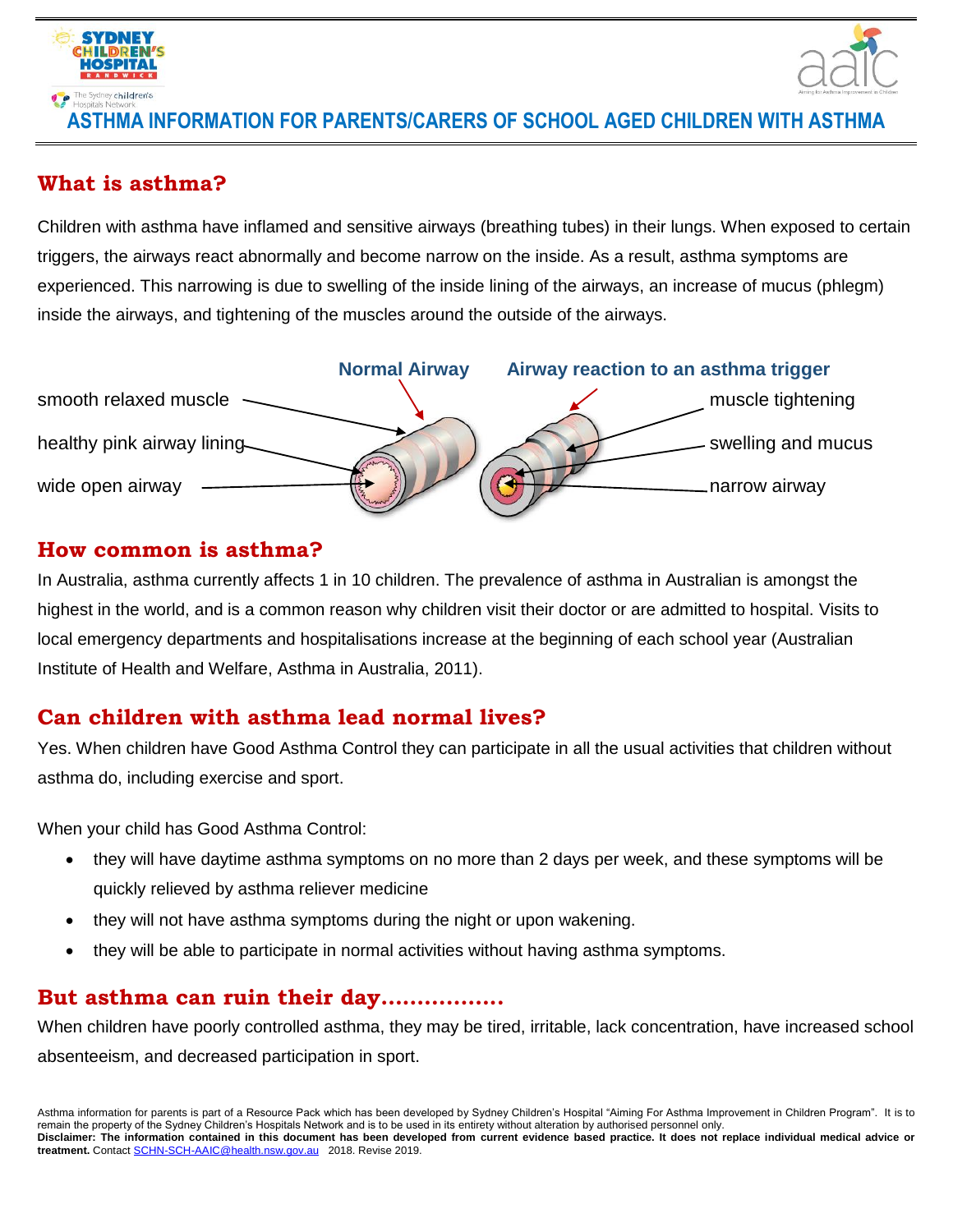



## **ASTHMA INFORMATION FOR PARENTS/CARERS OF SCHOOL AGED CHILDREN WITH ASTHMA**

## **Achieving and maintaining good asthma control**

It is important that your child is reviewed regularly by their doctor to assess and monitor their asthma control. A stand-alone appointment, best attended when your child is well and free from asthma symptoms, is an ideal time to do this and provides an opportunity to discuss any concerns about your child's asthma management. Children who have been assessed as having good asthma control should be reviewed at least every 6 months. Children whose asthma is partially or poorly controlled should be reviewed more often.

Ask your child's doctor to provide you with an individualised written Asthma Action Plan for your child if they don't already have one. It is important to have this reviewed at each visit as from time to time your child's asthma management may change. Keeping a diary of your child's asthma symptoms will assist your child's doctor to assess the current level of asthma control. Take this with you to each visit, as well as your child's asthma medicine delivery device/s so that their inhaler technique can be checked.

#### **Avoid the common cold……..**

The common cold is one of the biggest causes of lost school days each year, and it is one of the commonest triggers for asthma flare-ups. Be prepared by having your child's Asthma Action Plan updated so you can follow this at the first sign of a runny nose or cold.

- Encourage children to cover their nose and mouth when coughing or sneezing, use tissues, and dispose of afterwards.
- Washing hands with soap and water thoroughly is a good way to prevent infection spreading from person to person.
- Where possible, avoid your child having contact with anyone with obvious cold or flu symptoms.
- Speak with your child's doctor for further information regarding vaccination before the flu season arrives.

#### **Managing exercise induced asthma………**

Exercise is a common asthma trigger, and if not managed well, can have an impact on your child's participation at school. Asthma symptoms that occur either during the exercise or sometime after is known as exercise induced asthma. It is often worse in cold weather.

When exercising or playing /sport, children breathe more quickly and often breathe through their mouth. This results in breathing air that remains cool and dry, which can trigger muscle tightening, leading to the development of asthma symptoms.

Exercise is important for normal growth and development and should be encouraged, but when it triggers asthma symptoms, can be a reason why children avoid it. Simple steps can be taken to manage exercise induced asthma.

- Begin and finish exercise and play with warm-up exercises and cool-down exercises.
- Your child's doctor may also recommend taking blue reliever medicine prior to exercise.
- Speak with your child's doctor about this.

Asthma information for parents is part of a Resource Pack which has been developed by Sydney Children's Hospital "Aiming For Asthma Improvement in Children Program". It is to remain the property of the Sydney Children's Hospitals Network and is to be used in its entirety without alteration by authorised personnel only. **Disclaimer: The information contained in this document has been developed from current evidence based practice. It does not replace individual medical advice or treatment.** Contact [SCHN-SCH-AAIC@health.nsw.gov.au](mailto:SCHN-SCH-AAIC@health.nsw.gov.au) 2018. Revise 2019.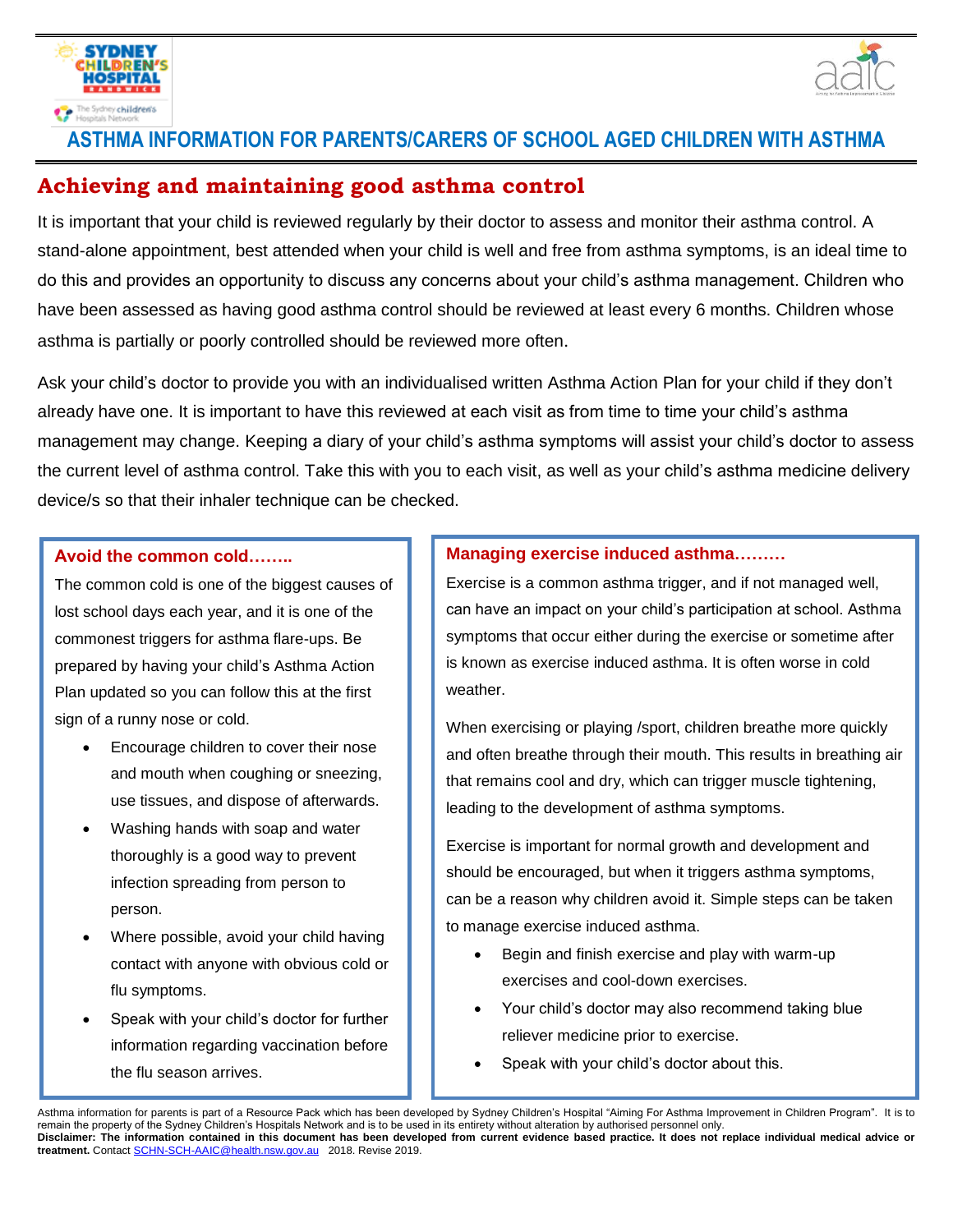



# i<br>... **ASTHMA INFORMATION FOR PARENTS/CARERS OF SCHOOL AGED CHILDREN WITH ASTHMA**

## **SCHOOL ASTHMA TIPS**

- Inform the school if your child has a diagnosis of asthma or has previously been treated for asthma.
- Provide the school with a written copy of your child's asthma first aid management, signed by their doctor. The **NSW Health Schools and Child Services Action Plan for Asthma Flare-Up** is the recommended form to be used within NSW schools and can be downloaded from [www.asthmainchildren.org.au](http://www.asthmainchildren.org.au/)
- Notify the school without delay if your child's asthma first aid management changes, and provide written updated information.
- If your child has had a recent asthma flare-up, or has been admitted to hospital due to their asthma, it is important to notify the school on your child's return and discuss your child's asthma management as well as any concerns you may have.

# **SPACERS-WHAT'S THE BIG DEAL?**

Ensure your child brings the interest medicine and device to the school clearly labeled  $\alpha$ 

For some time the asthma experts have recommended the use of spacer devices when delivering inhaled medicines from a puffer (metered dose aerosol inhaler). When inhaled medicines are taken using a puffer alone there is only one chance to breath the medicine in, making the technique quite tricky. With a spacer more time can be taken, allowing the drug to reach the airways more effectively, and preventing it from getting lost in the mouth and throat. It is for this reason that spacers used with a puffer are the most effective way to deliver inhaled medicine in emergency asthma management. School staff are trained in the correct use of a puffer and spacer and are advised to use these asthma devices when providing asthma first aid to students.

## **INSTRUCTIONS FOR USING A PUFFER WITH A SPACER DEVICE**



Asthma information for parents is part of a Resource Pack which has been developed by Sydney Children's Hospital "Aiming For Asthma Improvement in Children Program". It is to remain the property of the Sydney Children's Hospitals Network and is to be used in its entirety without alteration by authorised personnel only. **Disclaimer: The information contained in this document has been developed from current evidence based practice. It does not replace individual medical advice or treatment.** Contact [SCHN-SCH-AAIC@health.nsw.gov.au](mailto:SCHN-SCH-AAIC@health.nsw.gov.au) 2018. Revise 2019.